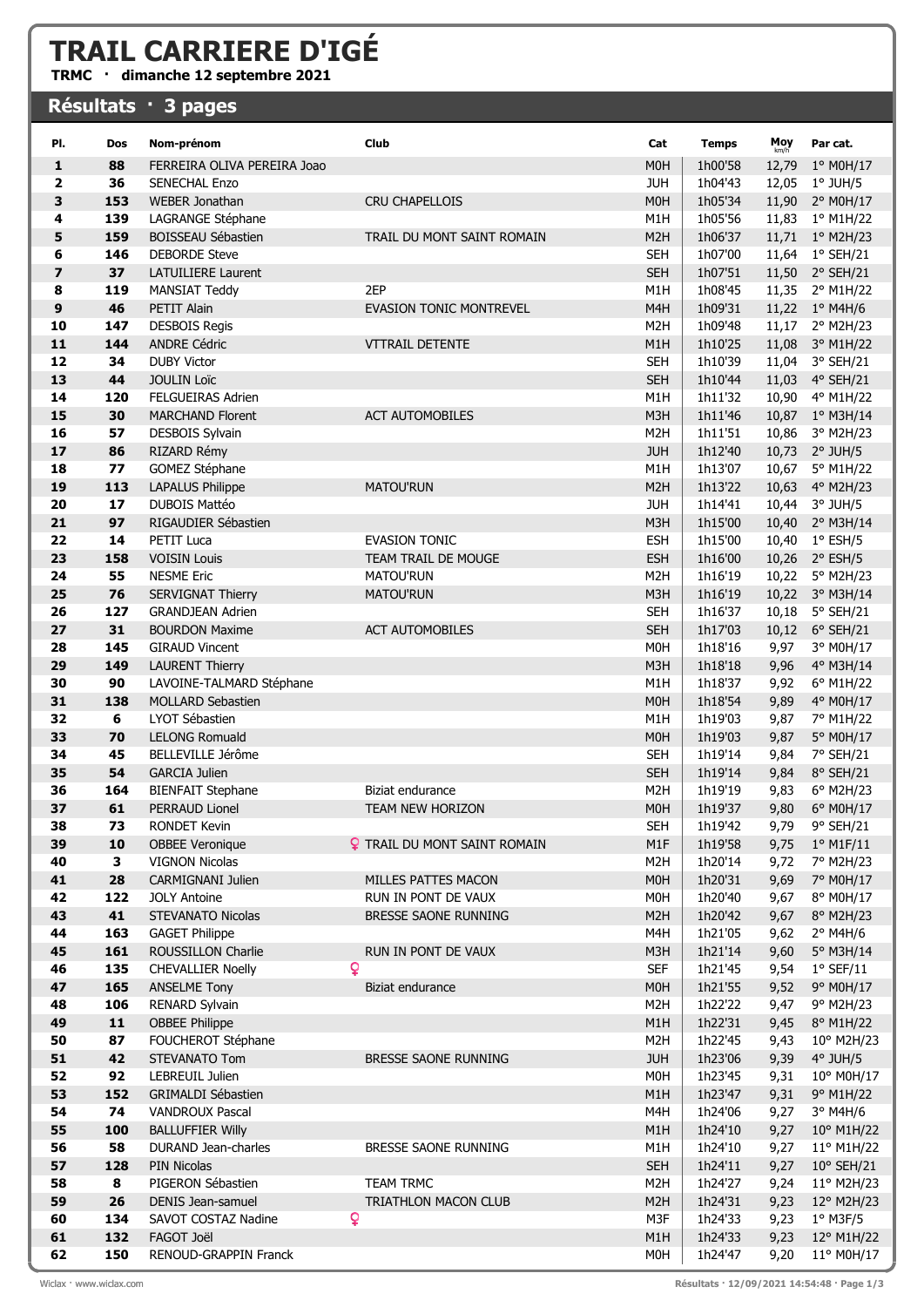| PI.        | Dos                     | Nom-prénom                                    |                | Club                                | Cat                      | <b>Temps</b>       | Moy<br>km/h  | Par cat.                          |
|------------|-------------------------|-----------------------------------------------|----------------|-------------------------------------|--------------------------|--------------------|--------------|-----------------------------------|
| 63         | 126                     | <b>BESSE Céline</b>                           | Q              |                                     | M1F                      | 1h24'53            | 9,19         | 2° M1F/11                         |
| 64         | 136                     | <b>WEBER Michel</b>                           |                | CRU CHAPELLOIS                      | M5H                      | 1h25'06            | 9,17         | $1°$ M5H/3                        |
| 65         | 114                     | <b>BERRY Nicolas</b>                          |                |                                     | M1H                      | 1h25'21            | 9,14         | 13° M1H/22                        |
| 66         | 13                      | VIGOUREUX Mathieu                             |                |                                     | <b>ESH</b>               | 1h25'23            | 9,14         | $3°$ ESH/5                        |
| 67         | 64                      | <b>JOULIN Carine</b>                          |                | $Q$ EAM                             | M <sub>0F</sub>          | 1h25'24            | 9,13         | 1° M0F/14                         |
| 68         | 39                      | <b>GRANGER Hugo</b>                           |                |                                     | <b>SEH</b>               | 1h26'00            | 9,07         | 11° SEH/21                        |
| 69         | 123                     | <b>DUMONT Lionel</b>                          |                |                                     | M3H                      | 1h26'08            | 9,06         | 6° M3H/14                         |
| 70         | 121                     | <b>GUICHARD Maxime</b>                        |                |                                     | M <sub>0</sub> H         | 1h26'33            | 9,01         | 12° M0H/17                        |
| 71         | 115                     | <b>PUGET Emilie</b>                           | $\mathsf{Q}$   |                                     | M <sub>0F</sub>          | 1h27'15            | 8,94         | 2° M0F/14                         |
| 72<br>73   | 89<br>51                | <b>MEMET Corentin</b><br><b>NOIA Marc</b>     |                |                                     | M1H<br><b>SEH</b>        | 1h28'00<br>1h28'01 | 8,86<br>8,86 | 14° M1H/22<br>12° SEH/21          |
| 74         | 137                     | <b>GODON Laurent</b>                          |                | HORIZONS VTT PERONNE                | M3H                      | 1h28'16            | 8,84         | 7° M3H/14                         |
| 75         | 157                     | <b>VOISIN Pierre</b>                          |                | TEAM TRAIL DE MOUGE                 | M <sub>4</sub> H         | 1h28'26            | 8,82         | 4° M4H/6                          |
| 76         | 18                      | <b>HINSCHBERGER Francine</b>                  | ò              |                                     | M <sub>2</sub> F         | 1h29'23            | 8,73         | $1°$ M2F/5                        |
| 77         | 40                      | <b>SACCANI Romain</b>                         |                |                                     | M1H                      | 1h29'37            | 8,70         | 15° M1H/22                        |
| 78         | 84                      | <b>COLAS Lucas</b>                            |                |                                     | <b>SEH</b>               | 1h29'53            | 8,68         | 13° SEH/21                        |
| 79         | $\mathbf{1}$            | <b>MARIEL Francois</b>                        |                |                                     | M <sub>2</sub> H         | 1h30'32            | 8,62         | 13° M2H/23                        |
| 80         | 20                      | <b>DUBOIS Nicolas</b>                         |                |                                     | M3H                      | 1h31'05            | 8,56         | 8° M3H/14                         |
| 81         | 167                     | <b>LIGNELET Arthur</b>                        |                |                                     | <b>SEH</b>               | 1h31'09            | 8,56         | 14° SEH/21                        |
| 82         | 170                     | RENOUD-GRAPPIN Alexandre                      |                |                                     | M1H                      | 1h31'15            | 8,55         | 16° M1H/22                        |
| 83         | 85                      | <b>MONTESINOS Donovan</b>                     |                |                                     | <b>SEH</b>               | 1h31'19            | 8,54         | 15° SEH/21                        |
| 84         | 110                     | PERRAUD Cyril                                 |                |                                     | <b>SEH</b>               | 1h31'20            | 8,54         | 16° SEH/21                        |
| 85         | 109                     | PERRAUD Xavier                                |                |                                     | <b>SEH</b>               | 1h31'20            | 8,54         | 17° SEH/21                        |
| 86<br>87   | 118<br>48               | <b>BOURGEOIS Sébastien</b>                    |                |                                     | M1H                      | 1h31'34            | 8,52         | 17° M1H/22                        |
| 88         | 47                      | LAUGIER Kevin<br>DOUX Audrey                  | Q              |                                     | <b>SEH</b><br><b>SEF</b> | 1h31'39<br>1h31'39 | 8,51<br>8,51 | 18° SEH/21<br>$2°$ SEF/11         |
| 89         | 71                      | LIOGIER Christian                             |                | <b>BLACK CHICKENS</b>               | M5H                      | 1h32'17            | 8,45         | $2°$ M5H/3                        |
| 90         | 63                      | PETIT Nicolas                                 |                |                                     | M <sub>OH</sub>          | 1h32'22            | 8,44         | 13° M0H/17                        |
| 91         | 168                     | <b>BRIDON Jean-Philippe</b>                   |                |                                     | M3H                      | 1h32'27            | 8,44         | 9° M3H/14                         |
| 92         | 148                     | <b>BOZONNET Thierry</b>                       |                | BRESSE SAONE RUNNING                | M3H                      | 1h32'27            | 8,44         | 10° M3H/14                        |
| 93         | 108                     | <b>GROSJEAN Laurie</b>                        | $\overline{Q}$ |                                     | M <sub>0F</sub>          | 1h32'44            | 8,41         | 3° M0F/14                         |
| 94         | 38                      | <b>SOLAS Laurent</b>                          |                |                                     | M3H                      | 1h33'38            | 8,33         | 11° M3H/14                        |
| 95         | 143                     | <b>PERRIN Amandine</b>                        | ¥              |                                     | <b>SEF</b>               | 1h33'42            | 8,32         | $3°$ SEF/11                       |
| 96         | 62                      | <b>ROLLET Marion</b>                          | $\overline{Q}$ |                                     | <b>SEF</b>               | 1h33'46            | 8,32         | $4°$ SEF/11                       |
| 97         | 60                      | <b>COUROUSSE Lenaïck</b>                      |                |                                     | M <sub>2</sub> H         | 1h34'19            | 8,27         | 14° M2H/23                        |
| 98         | $\overline{\mathbf{2}}$ | <b>FLANDIN Anthony</b>                        |                |                                     | M1H                      | 1h35'05            | 8,20         | 18° M1H/22                        |
| 99         | $\overline{\mathbf{4}}$ | <b>GIBBE Olivier</b>                          |                |                                     | M <sub>2</sub> H         | 1h35'47            | 8,14         | 15° M2H/23                        |
| 100<br>101 | 156<br>27               | PIGNON Cédric<br><b>MARTINET Nathalie</b>     | $\overline{Q}$ |                                     | M0H<br><b>SEF</b>        | 1h35'58<br>1h36'24 | 8,13         | 14° M0H/17<br>$5^{\circ}$ SEF/11  |
| 102        | 52                      | <b>BERTHIER Paul</b>                          |                |                                     | <b>ESH</b>               | 1h37'03            | 8,09<br>8,04 | 4° ESH/5                          |
| 103        | 66                      | <b>DUSSAUGE Xavier</b>                        |                |                                     | M <sub>2</sub> H         | 1h37'22            | 8,01         | 16° M2H/23                        |
| 104        | 160                     | <b>BOISSEAU Delphine</b>                      |                | <b>Q</b> TRAIL DU MONT SAINT ROMAIN | M1F                      | 1h37'51            | 7,97         | 3° M1F/11                         |
| 105        | 105                     | <b>DESROCHES Adrien</b>                       |                |                                     | M0H                      | 1h38'18            | 7,93         | 15° M0H/17                        |
| 106        | 129                     | <b>GROSJEAN Joel</b>                          |                |                                     | M6H                      | 1h39'05            | 7,87         | $1^{\circ}$ M6H/1                 |
| 107        | 15                      | <b>BELLINI Véronique</b>                      | $\mathsf{Q}$   |                                     | M3F                      | 1h40'03            | 7,80         | $2°$ M3F/5                        |
| 108        | 78                      | PATUREL Sébastien                             |                |                                     | <b>SEH</b>               | 1h40'19            | 7,78         | 19° SEH/21                        |
| 109        | 79                      | <b>EMORINE Sarah</b>                          | $\overline{Q}$ |                                     | <b>SEF</b>               | 1h40'19            | 7,78         | $6°$ SEF/11                       |
| 110        | 141                     | PAJAK Véronique                               |                | <b>Q</b> TBS                        | M3F                      | 1h40'33            | 7,76         | 3° M3F/5                          |
| 111        | $\boldsymbol{9}$        | PIGERON Célian                                |                | <b>TEAM TRMC</b>                    | <b>JUH</b>               | 1h40'46            | 7,74         | $5^\circ$ JUH/5                   |
| 112<br>113 | 53<br>104               | FICHET Sophie<br><b>GROS Laurence</b>         | Q<br>Q         |                                     | M3F<br>M <sub>0</sub> F  | 1h40'57<br>1h41'26 | 7,73<br>7,69 | 4° M3F/5<br>4° M0F/14             |
| 114        | 103                     | <b>BENZAGOUR Ludivine</b>                     | ò              |                                     | M <sub>0</sub> F         | 1h41'26            | 7,69         | 5° M0F/14                         |
| 115        | 96                      | <b>CHURCH Bénédicte</b>                       | $\overline{Q}$ |                                     | M <sub>0F</sub>          | 1h42'06            | 7,64         | 6° M0F/14                         |
| 116        | 25                      | GUY Jérôme                                    |                | BASE                                | M5H                      | 1h42'09            | 7,64         | 3° M5H/3                          |
| 117        | 131                     | <b>GUILLOT Nicolas</b>                        |                |                                     | M1H                      | 1h42'47            | 7,59         | 19° M1H/22                        |
| 118        | 56                      | <b>MEYNET Emeline</b>                         | Q              |                                     | M <sub>0F</sub>          | 1h42'48            | 7,59         | 7° M0F/14                         |
| 119        | 22                      | <b>DUBREUIL Sylvie</b>                        | $\mathsf{Q}$   |                                     | M4F                      | 1h43'29            | 7,54         | $1^{\circ}$ M4F/1                 |
| 120        | 162                     | <b>COTTANCIN Myriam</b>                       | Q              |                                     | M <sub>2</sub> F         | 1h43'29            | 7,54         | $2^{\circ}$ M2F/5                 |
| 121        | 43                      | <b>BONNAT Laura</b>                           |                | <b>9 BRESSE SAONE RUNNING</b>       | M <sub>0F</sub>          | 1h44'03            | 7,50         | 8° M0F/14                         |
| 122        | 65                      | <b>BRESSAND Amélie</b>                        | ò              |                                     | M0F                      | 1h44'03            | 7,50         | 9° M0F/14                         |
| 123        | 69                      | PAUPE DEVOUCOUX Amandine                      | $\overline{Q}$ |                                     | M <sub>0F</sub>          | 1h44'03            | 7,50         | 10° M0F/14                        |
| 124        | 117                     | <b>LECKI Laurent</b>                          |                | TEAM TATA LILI                      | M <sub>2</sub> H         | 1h44'04            | 7,50         | 17° M2H/23                        |
| 125        | 81                      | <b>BLANCHON Claude</b>                        |                |                                     | M4H                      | 1h44'38            | 7,45         | 5° M4H/6                          |
| 126<br>127 | 99<br>49                | <b>HAYNE Mylene</b><br><b>LAUGIER Fabrice</b> |                | 9 1000 PATTES MACON                 | M1F<br>M3H               | 1h46'08<br>1h46'16 | 7,35<br>7,34 | 4° M1F/11                         |
| 128        | 101                     | <b>HASSELMANN Luc</b>                         |                |                                     | <b>SEH</b>               | 1h46'32            | 7,32         | $12^{\circ}$ M3H/14<br>20° SEH/21 |
| 129        | $\overline{\mathbf{z}}$ | <b>LEGRIS David</b>                           |                |                                     | M <sub>2</sub> H         | 1h46'32            | 7,32         | 18° M2H/23                        |
|            |                         |                                               |                |                                     |                          |                    |              |                                   |